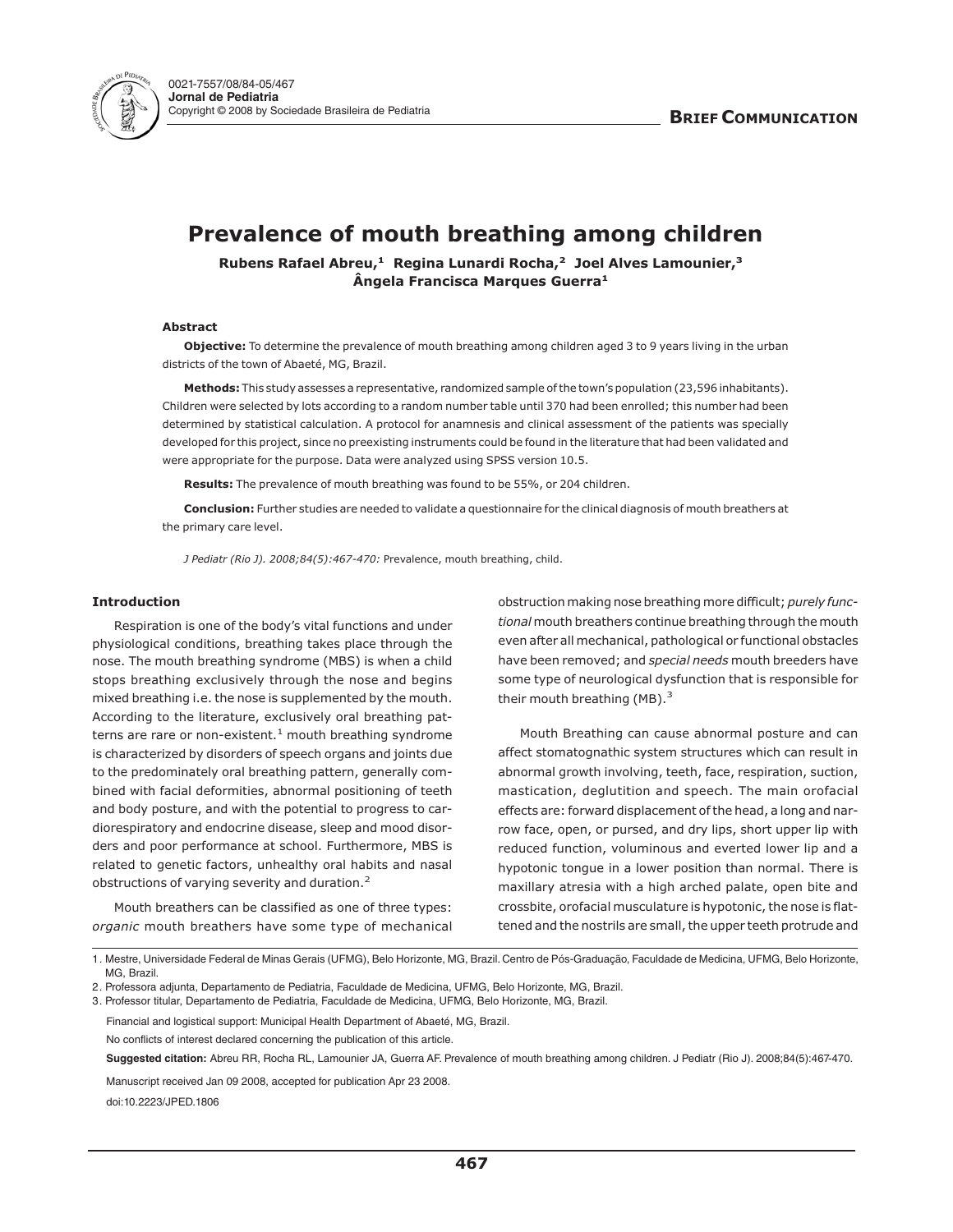the angle of the mandible undergoes rotational displacement in the clockwise direction.<sup>4-6</sup>

Breastfeeding plays an important protective role, since it promotes correct development of the facial musculature and other stomatognathic system structures. Non-nutritional sucking, such as prolonged thumb-sucking, has been linked to dental malocclusion problems.<sup>7</sup> Pacifiers and artificial nipples, which are often used to quiet babies, can interfere with breastfeeding and negatively affect oral motor function, and as such play a significant role in MBS.<sup>8</sup>

Mouth breathing can be related to a variety of causes, including enlarged adenoids, tonsils and nasal concha, obstructive nasal septum displacement, allergic rhinitis, nasal or facial deformities and, more rarely, by foreign bodies.<sup>9</sup>

The objective of this study was to determine the prevalence of mouth breathing among children aged from 3 to 9 years and resident in the urban districts of the town of Abaeté, MG, Brazil.

### **Methods**

This was a population-based study approved by the Pediatrics Department and the Research Ethics Committee at the Medical Faculty of the Universidade Federal de Minas Gerais. The town of Abaeté had a population of 23,596 inhabitants, with 20,073 (85.1%) of these living in the its urban neighborhoods. There were 2,927 children in the age range from 3 to 9 years of age, with 2,490 of these living in the urban areas, accounting for 10.6% of the entire population.<sup>10</sup>

The sample comprised 370 children selected at random from households in the town's urban areas. The calculation was based on the following parameters: a population of 2,490 children, an expected prevalence of 30.0%, a design effect of 1, a 95% confidence level and a 10% larger sample than calculated in order to compensate for possible losses.

The urban area consists of 487 blocks in 10 neighborhoods. Seventy-one of these blocks were uninhabited or fall into "special categories," such as schools, hospitals, military bases and others. The remaining 416 blocks contained 7,461 households, with an average of 18 residences per block. The mean number of inhabitants per block was 48, and the mean number of inhabitants per household was  $2.7<sup>11</sup>$  With the objective of increasing the representativeness of the sample, only one child was enrolled from each residence.

The interviewers visited 1,538 households clustered in 106 blocks. Inhabited blocks were assigned numbers from 1 to 416 and a random number table was used to choose the first 90 blocks. Extra blocks were then chosen by lots using the same system until enough had been chosen to ensure the sample of 370 children would be achieved. These blocks were then regrouped into their 10 neighborhoods, which were numbered from 1 to 10 and the sequence of fieldwork visits was determined by lots.<sup>12</sup>

**468** Jornal de Pediatria - Vol. 84, No. 5, 2008 **Prevalence of mouth breathing in children** - Abreu RR et al.

Children were excluded from the study if they had heart disease, pneumonia or other severe comorbidities that could affect the results of the study. Children were not included if their parents did not sign a free and informed consent form or if they were younger than 3 or older than 9.

Two nursing students from the Universidade Presidente Antônio Carlos (UNIPAC), in Bom Despacho, MG, were trained by the researcher to carry out the interviews and apply the socioeconomic questionnaire. The interviewers visited a previously defined number of homes on each weekday. At each household the parents or guardians were invited to take part and, if they agreed, they signed a free and informed consent form. In 16 cases permission was not granted. The questionnaire was developed by the authors to obtain socioeconomic, demographic and environmental data on the study population.

Children were referred for clinical assessment by the researcher, carried out at the Casa da Criança e da Gestante e Centro de Apoio à Mulher, which is a specialist center for women's and children's health run by the Municipal Health Department (Secretaria Municipal de Saúde) of Abaeté. This pediatric clinic is part of the Brazilian National Health Service (Sistema Único de Saúde – SUS), which means that everybody, irrespective of social class, had the same chance of taking part in the study, as long as parental authorization was granted.

The patients and/or their guardians were given the right to take part or not as they wished with no type of penalty or restriction whatsoever resulting from a decision to drop out.

The clinical examination was carried out by the researcher, who is a pediatric physician. Clinical diagnosis of MB was made according to a patient history and clinical examination protocol specially designed for this research and making it possible to reproduce this study.

During anamnesis, the child's parent was asked about the following clinical manifestations; the child snores, sleeps with the mouth open, drools on the pillow, has a blocked nose every day (major signs); has an itching nose, an intermittently blocked nose, difficulty breathing at night or agitated sleep, somnolence or irritability during the day, difficulty swallowing or is slow to swallow food, more than three episodes of throat or ear infection or sinusitis (confirmed by a doctor) during the previous 12 months, difficulty learning at school or repeated years (minor signs). The patient history was considered compatible with MB if two major signs were present or if one major sign was combined with two or more minor signs.

During the clinical assessment, the presence of the following features were noted: craniofacial abnormalities (adenoid facies), high arched palate, open bite (without thumb and/or pacifier sucking), hypertrophy of nasal concha, obstructive displacement of the nasal septum, enlarged tonsils and labial cleft (major signs); thoracic abnormalities, postural abnormalities, disorders of the tympanic membranes, speech disorders, nasal voice (minor signs). The clinical examination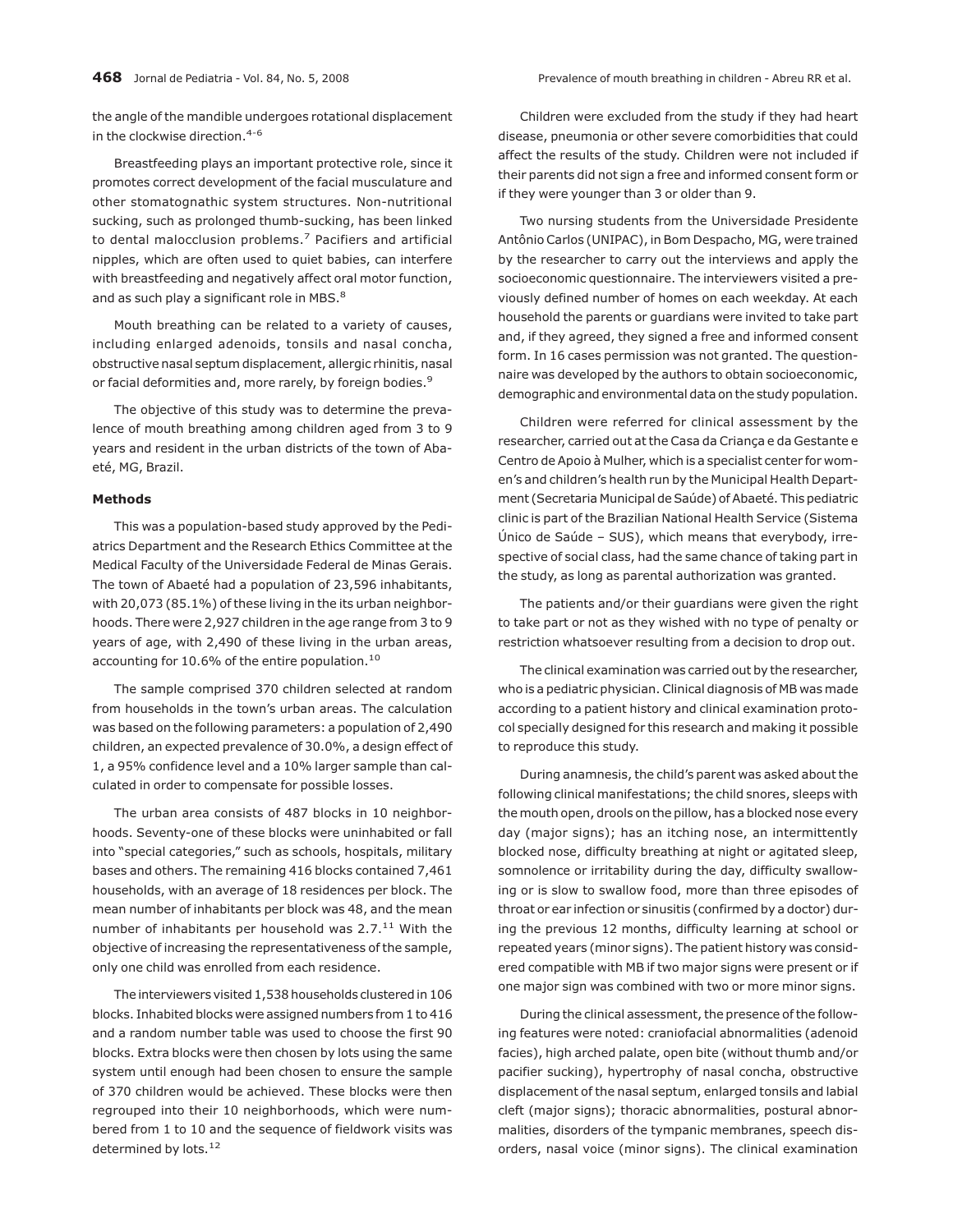| <b>Table 1</b> - Environmental and socioeconomic factors |  |  |
|----------------------------------------------------------|--|--|
|----------------------------------------------------------|--|--|

| <b>Variable</b>                         | $p*$  |
|-----------------------------------------|-------|
|                                         |       |
| Frequency with which house is cleaned   | 0.041 |
| Sex                                     | 0.168 |
| Was breastfed                           | 0.677 |
| Attended daycare                        | 0.175 |
| Attended school                         | 0.060 |
| Number of children in same house        | 0.065 |
| Educational level of parent or guardian | 0.474 |
| Age of residence (time since built)     | 0.173 |
| Type of floor in residence              | 0.319 |
| Smokers in residence                    | 0.838 |
| Domestic animals                        | 0.749 |
| Cuddly toys or books in bedroom         | 0.824 |
| Color                                   | 0.703 |

\* Significant at p < 0.05.

findings were considered compatible with MB if two major signs were present or if one major sign was combined with two or more minor signs.

Statistical analysis was performed using SPSS version 10.5 to apply Pearson's chi-square test, with results considered significant at p < 0.05.

### **Results**

The 370 children in the sample included 193 boys and 177 girls, with a mean age of 5.9 years  $(\pm 1.9)$ . Of these, 204 were diagnosed as mouth breathers, which was 55% of the whole sample. The evaluation resulted in 189 children with both history and clinical examination compatible with MB, while nine had clinical assessment compatible with MB alone and six had history suggestive of MB, but normal clinical examination.

Table 1 lists the results of analysis of the socioeconomic and environmental data.

## **Discussion**

Few articles were found on the prevalence of MB in a review of the literature indexed in MEDLINE, LILACS, JPED and Google Scholar and published from the year 2000 onwards. The studies that do exist were carried out with small samples of convenience, at specialist clinics or departments. This study carried out in Abaeté therefore provides new information and data from a study of a representative sample of the population.<sup>13</sup>

One possible limitation of this study is the lack of a validated instrument in the specialist literature for the clinical diagnosis of MB.

In Venezuela a prevalence of 63% was observed in a sample of 389 children aged between 5 and 14 and enrolled at a single school. $14$  In Delhi, in India, a study assessing oral habits among 5,554 children aged 5 to 13 years and attending school found a 6.60% prevalence of MB.<sup>15</sup> In Brazil, a study carried out in Pernambuco<sup>1</sup> with children aged 8 to 10 years enrolled on the Santo Amaro Project, observed an MB prevalence of 53.3%. The prevalence of MB described in the literature covers such a wide range that comparisons are problematic.

When diagnosing MB, both anamnesis and clinical examination must be focused on the principal clinical manifestations, since parents tend to believe that their children's mouth breathing is normal or unimportant.

It can be concluded that the prevalence of MB was elevated in this study, but there was no statistical association with sex, socioeconomic condition or age group. Further studies are needed to validate a questionnaire for clinical diagnosis of MB at the primary care level.

#### **Referências**

- 1. De Menezes VA, Leal RB, Pessoa RS, Pontes RM. [Prevalência e](http://www.ncbi.nlm.nih.gov/entrez/query.fcgi?cmd=Retrieve&db=pubmed&dopt=abstract&list_uids=17119778) [fatores associados à respiração oral em escolares participantes](http://www.ncbi.nlm.nih.gov/entrez/query.fcgi?cmd=Retrieve&db=pubmed&dopt=abstract&list_uids=17119778) [do projeto Santo Amaro - Recife, Brasil.](http://www.ncbi.nlm.nih.gov/entrez/query.fcgi?cmd=Retrieve&db=pubmed&dopt=abstract&list_uids=17119778)Rev Bras Otorinolaringol. 2006;72:394-9.
- 2. Godinho R, Britto AT, Carvalho DG, Mocellin M. The role of adenotonsillar hipertrophy in mouth breathing syndrome. In: Sih T, editor. IV IAPO Manual of Pediatric Otorhinolaryngology. São Paulo: Interamerican Association of Pediatric Otorhinolaringology; 2006. p. 83-8.